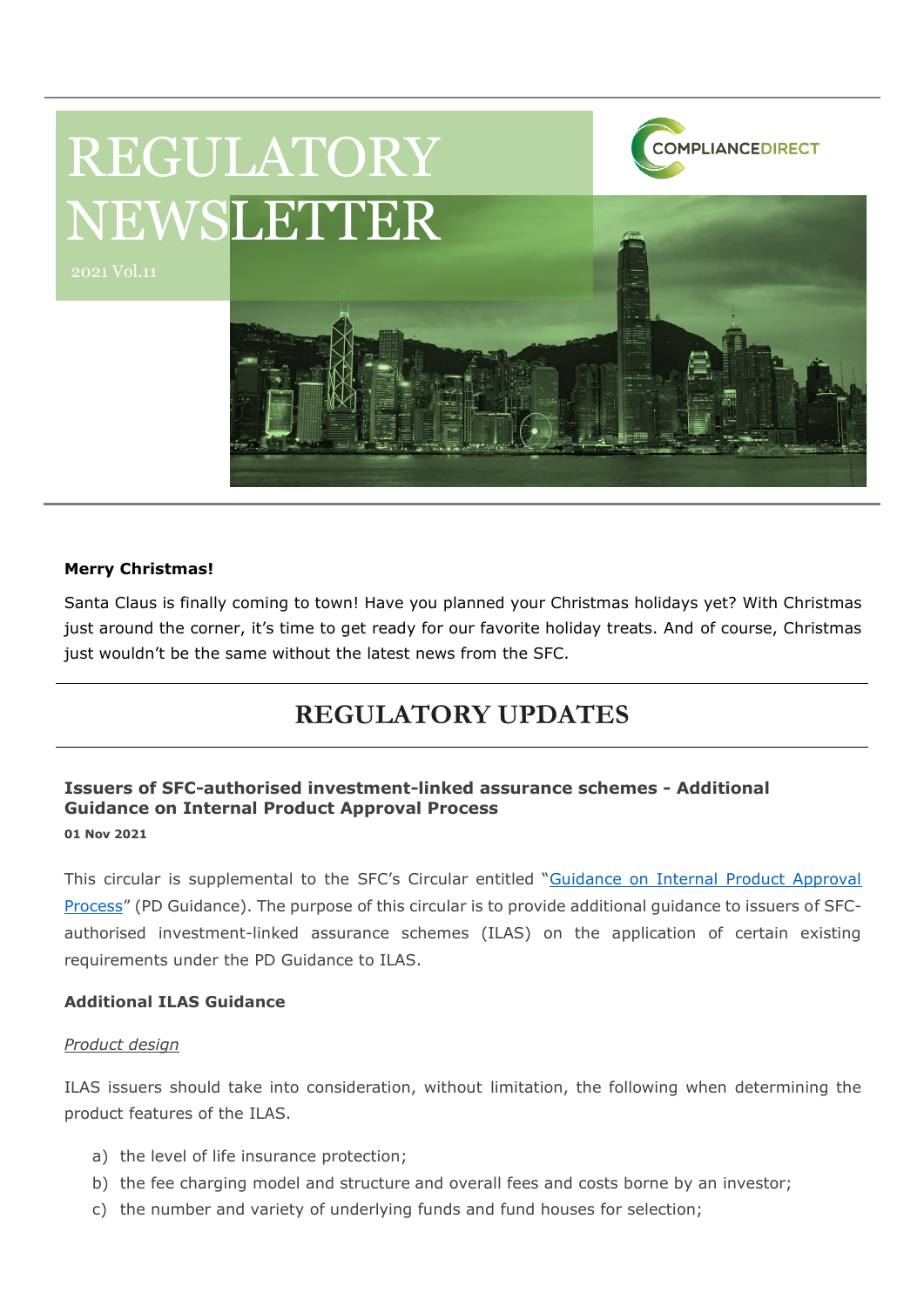- d) the premium payment structure and level;
- e) product liquidity

# *Fee*

In view of the hybrid nature of ILAS, ILAS generally have various types of fees to cover the issuers' costs for providing insurance protection and costs for administrating the investment platform offered and other services such as handling investment related transactions and communications with investors. Early surrender or withdrawal charge may also be levied upon early policy surrender or partial withdrawal mainly to pay for distribution and acquisition costs.

### *Complex product features*

ILAS issuers should ensure that the product features are not unduly complex when designing their ILAS products.

- a) whether any features or terms are unnecessarily complicated, are not comprehensible and provide no (or limited) additional value to investors; and
- b) whether multiple variables or complicated formulas are used unnecessarily to determine the return or render the financial impact on policy value or its financial return difficult for investors to understand.

# *Review and monitoring*

Regular reviews of compliance with the Additional ILAS Guidance should be performed by the ILAS issuers as part of their ongoing monitoring obligation and a written confirmation of compliance should be submitted to the SFC every two years for products that are on offer to Hong Kong public.

Such regular review should cover the fees of the ILAS based on the latest comparable alternative products available in the market to ensure compliance with relevant requirements in the PD Guidance and this circular. ILAS issuers should maintain proper records on the above.

- 1. Enhanced disclosure requirements
- 2. Compliance procedures
- 3. Effective date and transitional arrangement
	- a. The Additional ILAS Guidance will apply to new ILAS on 1 November 2021 (Effective Date).
	- b. As for SFC-authorised ILAS in force as of the Effective Date, a transition period of 18 months from the Effective Date (expiring on 30 April 2023) will be provided to ILAS issuers to comply with the enhanced requirements under the Additional ILAS Guidance.

**[View Circular](https://apps.sfc.hk/edistributionWeb/gateway/EN/circular/products/product-authorization/doc?refNo=21EC49)**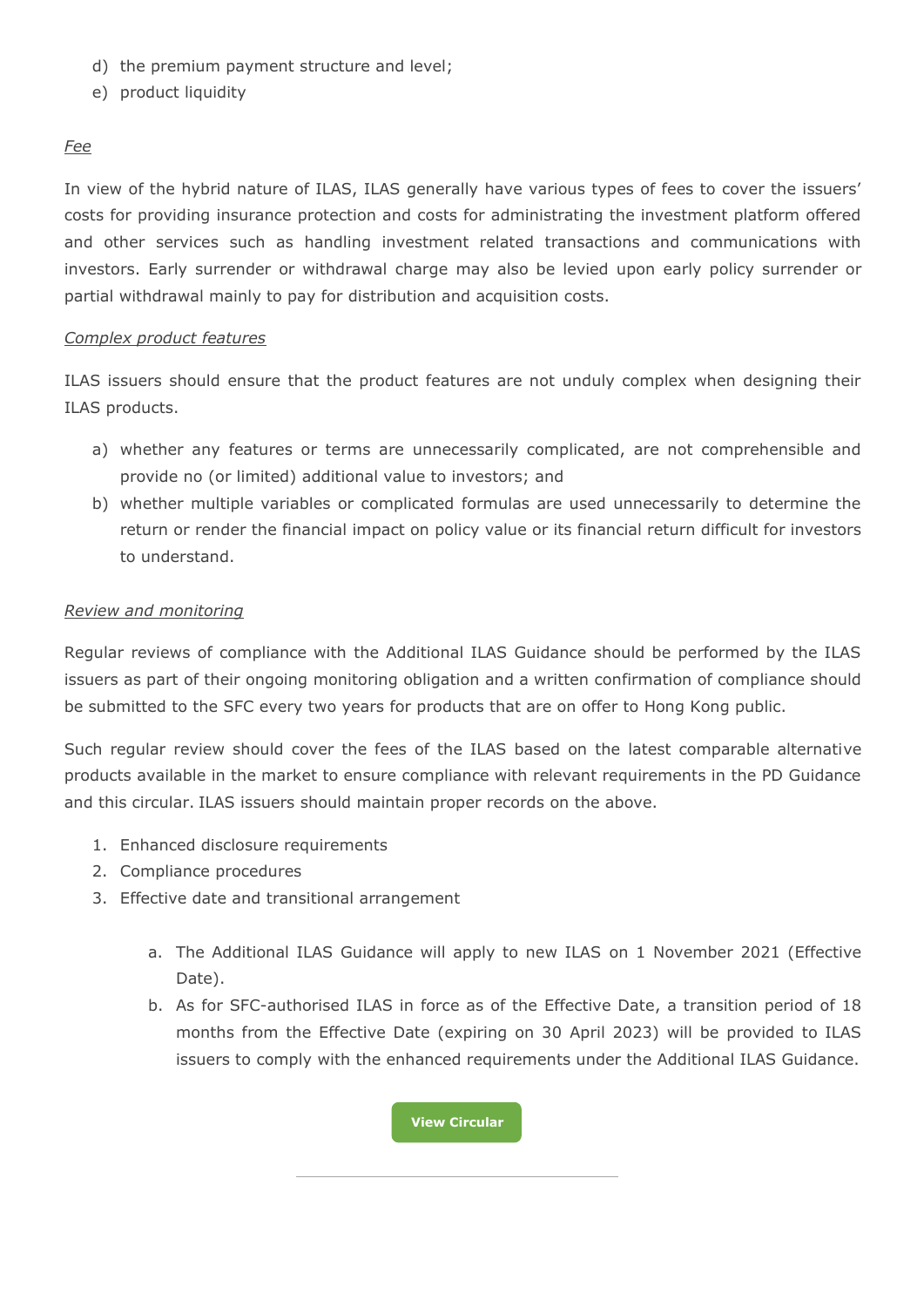# **Issuers of SFC-authorised investment-linked assurance schemes (ILAS) - Enhanced Authorisation Process for New ILAS Applications 01 Nov 2021**

The purpose of this circular is to introduce an enhanced process for applications for authorisation of new ILAS. The SFC regularly reviews and seeks to improve their authorisation process wherever practicable without compromising investor interests and protection. In January 2014, the SFC introduced the 6-month application lapse policy with a view to enhancing the overall efficiency in the authorisation process. According to the SFC, an authorisation process that is more efficient can also meet the issuers' wish to reduce the "time to market" of their ILAS products for public offering. The Enhanced Process only relates to the authorisation process of a new ILAS application under section 104 of the Securities and Futures Ordinance by the SFC. Applicants are still required to obtain a "no objection" confirmation from the Insurance Authority's (IA) before submission of the new ILAS applications to the SFC.

**[View Circular](https://apps.sfc.hk/edistributionWeb/gateway/EN/circular/products/product-authorization/doc?refNo=21EC50)**

# **ENFORCEMENT NEWS**

# **SFC reprimands and fines Fulbright Securities Limited \$3.3 million and suspends its responsible officer for internal control failures**

#### **01 Nov 2021**

The SFC has reprimanded and fined Fulbright Securities Limited (Fulbright) \$3.3 million for internal control failures relating to its placing activities and recording of client order instructions.

The SFC has also suspended Fulbright's responsible officer, Mr Eric Liu Chi Ming, for six months from 29 October 2021 to 28 April 2022.

The SFC found that Fulbright in August 2018 had failed to:

a) exercise due skill, care and diligence and continuously monitor its business relationship with clients when processing the placement

# **SFC bans Ma Kwok Ho and Gee King Yip**

### **09 Nov 2021**

The SFC has banned Mr Ma Kwok Ho and Mr Gee King Yip, both former licensed representatives of Win Wong Securities Limited (Win Wong), from reentering the industry for 2 years and 16 months respectively for breaches of the SFC's Code of Conduct.

### **Ma Kwok Ho**

During the period between March 2011 and January 2017, Ma effected discretionary trades in three clients' accounts without obtaining their prior written authorisation.

The SFC considers that Ma failed to act with due skill, care and diligence and in the best interests